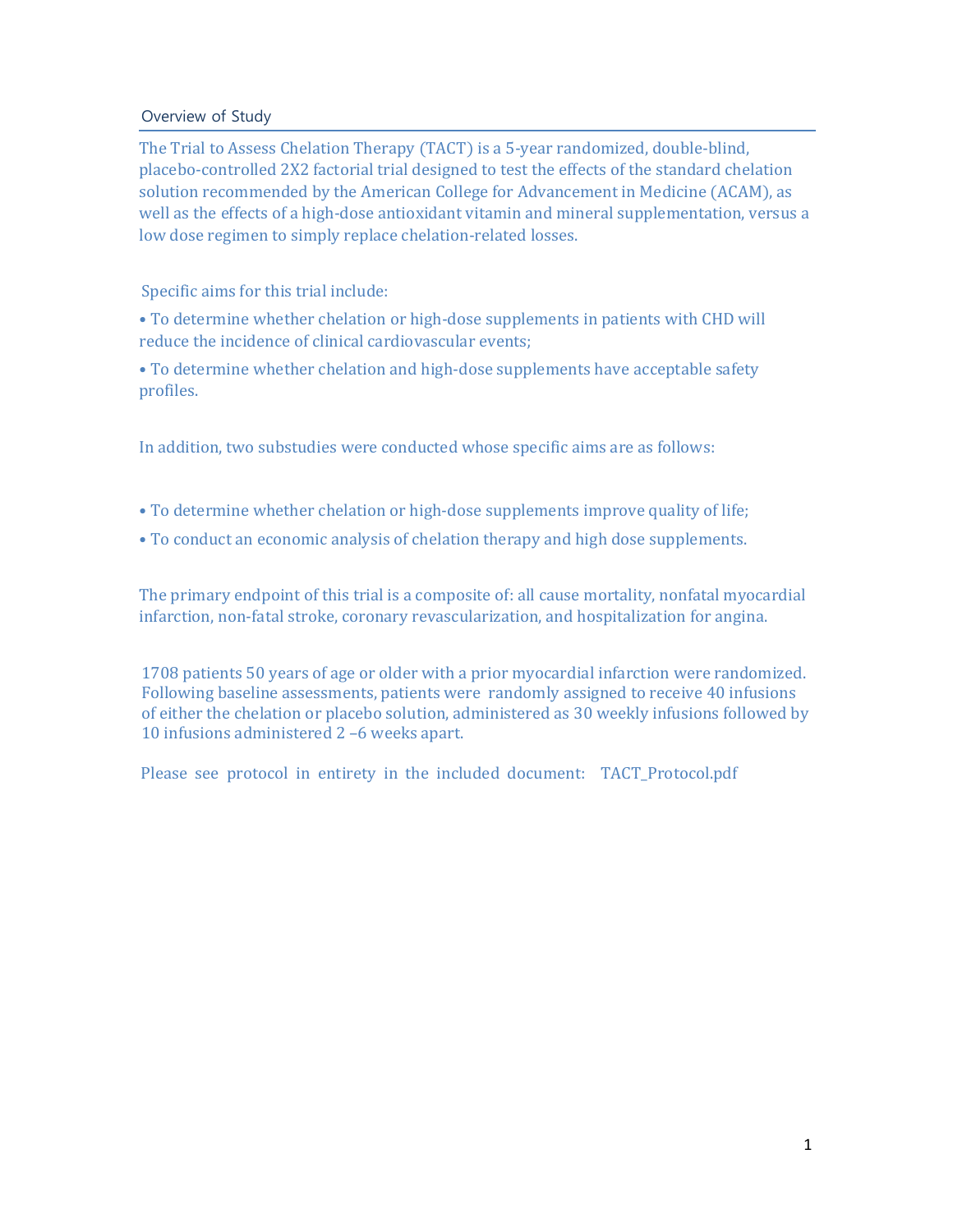# Overview of Data

#### SAS DATA  $\mathbf{i}$ .

- .sas7bdat format
- 65 raw SAS datasets
- Unique Identifier: DEIDNUM

| <b>SAS [RAW] Dataset Name</b> | <b>Data Collected</b>                      | <b>Associated Page from eCRF</b> |
|-------------------------------|--------------------------------------------|----------------------------------|
| acttak                        | <b>Action Taken with Study</b><br>Infusion | 16                               |
| addlab                        | Labs                                       | 8                                |
| addmed                        | <b>Medical History</b>                     | 18                               |
| ae                            | <b>Adverse Events</b>                      | 16                               |
| ae1                           |                                            |                                  |
| basemed                       | <b>Baseline Medication</b>                 | 6                                |
| cardhosp                      | Hospitalizations                           | 11                               |
| cardio                        | Cardiovascular<br>Events/Procedures        | 11                               |
| cardsin                       | Hospitalizations                           | 30                               |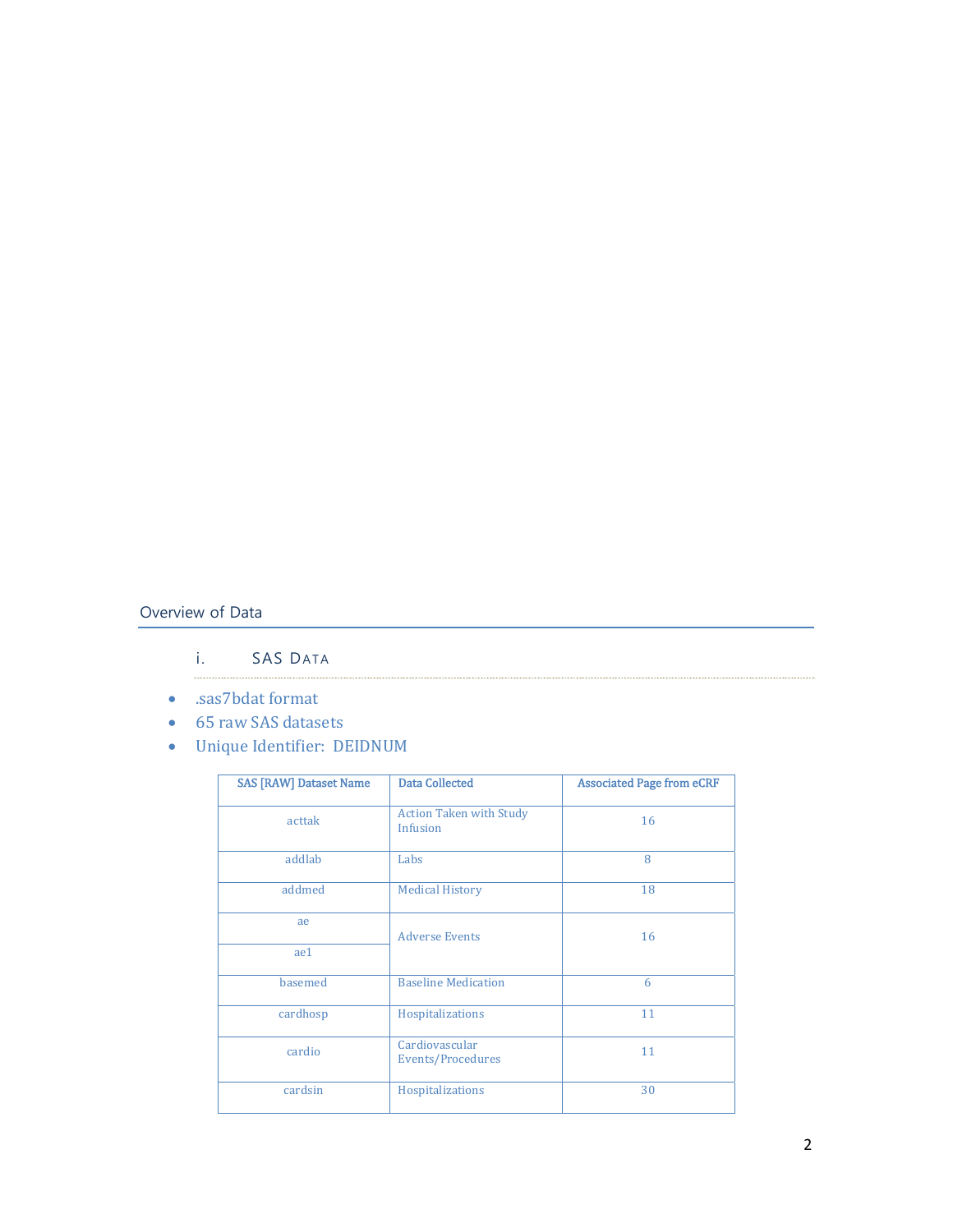| causal   | Causality                                                            | 17              |
|----------|----------------------------------------------------------------------|-----------------|
| char     | <b>Presenting Characteristics</b>                                    | 5               |
| cirhosp  | Circumstance for<br><b>Hospitalizations for Angina</b>               | 34              |
| cirmi    | <b>Circumstances of MI</b>                                           | 32              |
| clincard | Cardiovascular Events,<br><b>Procedures and Symptoms</b>             | 25              |
| clindat2 | <b>Clinical Data</b>                                                 | 26              |
| clindata | <b>Clincial Data</b>                                                 | $\overline{12}$ |
| clinsmok | <b>Cigarette Smoking Status</b>                                      | 26              |
| clinstat | <b>Status of Clinic Visit</b>                                        | 25              |
| clinvis  | <b>Clinic Visit</b>                                                  | $\overline{25}$ |
| conmed   | <b>Concomitant Medications</b>                                       | 17              |
| curchar  | <b>Current Characteristics</b>                                       | 26              |
| death    | Death                                                                | 29              |
| demog    | Demographics                                                         | 3               |
| discont  | <b>Discontinuations of Therapy</b>                                   | 15              |
| dispos   | <b>Disposition Following</b><br>Infusion                             | 12              |
| dthadj   | <b>Death Adjudication Form</b>                                       | 37              |
| eos      | <b>End of Study</b>                                                  | 27              |
| hemat    | Hematology                                                           | 8               |
| herbal   | <b>Herbal Supplement Usage</b>                                       | $\overline{7}$  |
| herbsup  | Herbal Supplement Usage at<br>Visit 40                               | 23              |
| hospang  | <b>Angina Hospitalizations</b>                                       | 11              |
| hospital | Hospitalizations - Any<br>Reason                                     | 24              |
| imaginev | Imaging/Angiographic<br>Evidence                                     | $\overline{2}$  |
| infinfo  | <b>Infusion Information</b>                                          | 11              |
| infvisit | <b>Infusion Visit</b>                                                | 10              |
| intcard  | <b>Interval Cardiovascular</b><br>Events, Procedures and<br>Symptoms | 24              |
| lab      | Labs                                                                 | 8               |
|          |                                                                      |                 |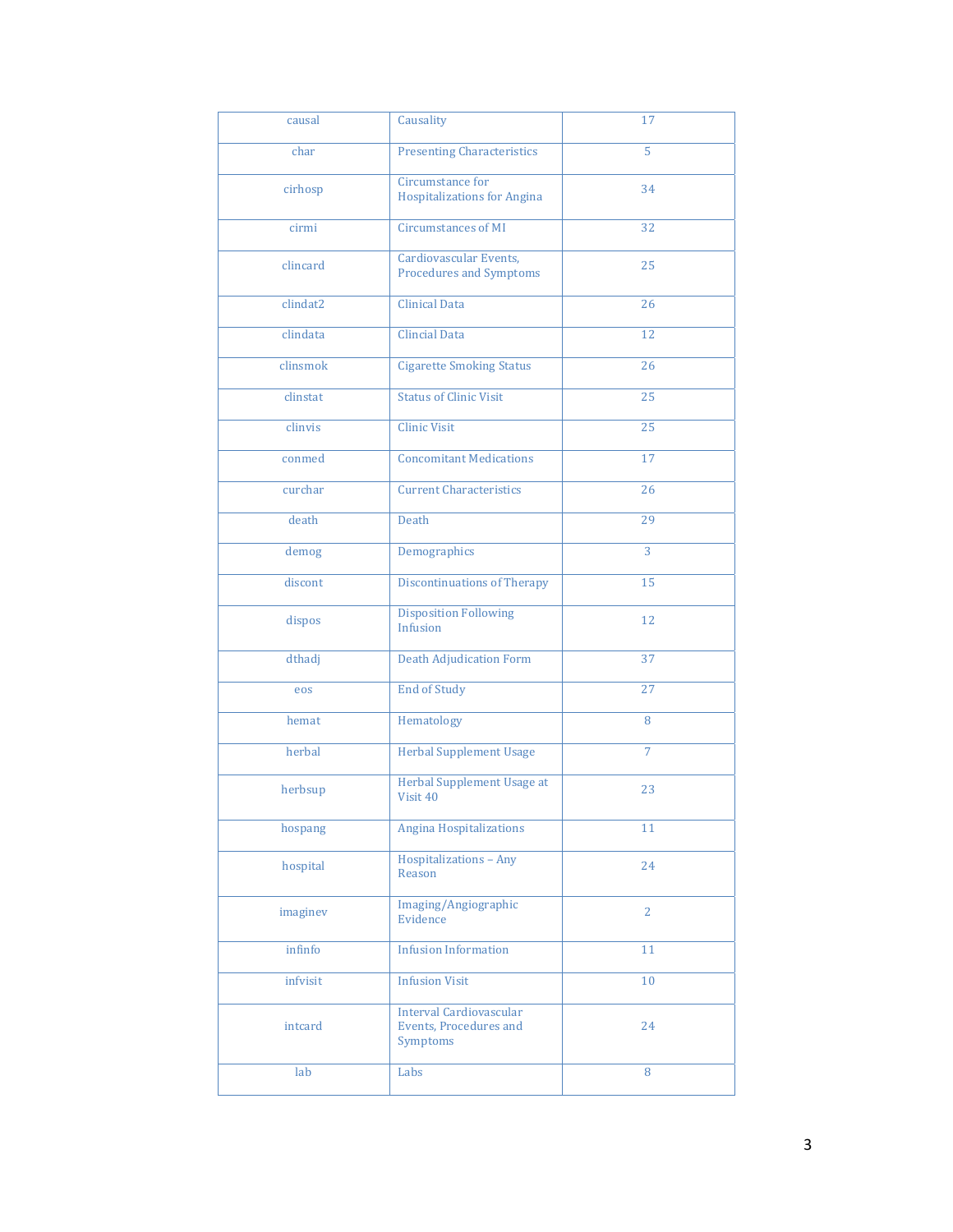| lipid    | <b>Lipid Data</b>                                       | 8                     |
|----------|---------------------------------------------------------|-----------------------|
| liver    | <b>Liver Function Data</b>                              | 8                     |
| markerev | <b>Cardiac Marker Evidence</b>                          | $\overline{2}$        |
| maxint   | Maximum Intensity (AEs)                                 | 16                    |
| medhx    | <b>Medical History</b>                                  | $\overline{5}$        |
| medssin  | <b>Concomitant Medications</b>                          | 22                    |
| metab    | Metabolic Panel Data                                    | 8                     |
| mi       | <b>MI</b> Details                                       | 32                    |
| miadj    | <b>MI</b> Adjudication                                  | 38                    |
| miss     | <b>Missed Visits</b>                                    | 10                    |
| nontact  | <b>Non-TACT Dietary</b><br>Supplements                  | 24                    |
| patdem   | Demographics                                            | 17                    |
| prochx   | <b>Procedure History</b>                                | 5                     |
| qolbase  | <b>Quality of Life Substudy</b>                         | TACT EQOLBaseline.pdf |
| qolbsum  | <b>Baseline Data</b>                                    |                       |
| qolfsum  | <b>Quality of Life Substudy</b><br><b>Followup Data</b> | TACT EQOLFollowup.pdf |
| qolfu    |                                                         |                       |
| random   | Randomization/Screening<br>Data                         | $\mathbf{1}$          |
| relmed   | <b>Medical History</b>                                  | 17                    |
| sae      | <b>Serious Adverse Events</b>                           | 16                    |
| smoke    | <b>Cigarette Smoking Status</b>                         | 12                    |
| strkadj  | <b>Stroke Adjudication</b>                              | 39                    |
| stroke   | <b>Stroke Details</b>                                   | 36                    |
| telefu   | Telephone Follow-up                                     | 24                    |
| uumask   | <b>Unmasking Data</b>                                   | 21                    |
| urinal   | Urinalysis Lab Data                                     | 8                     |
| visit    | <b>Visits</b>                                           | 8                     |
| vitamin  | Vitamin Data                                            | 12                    |